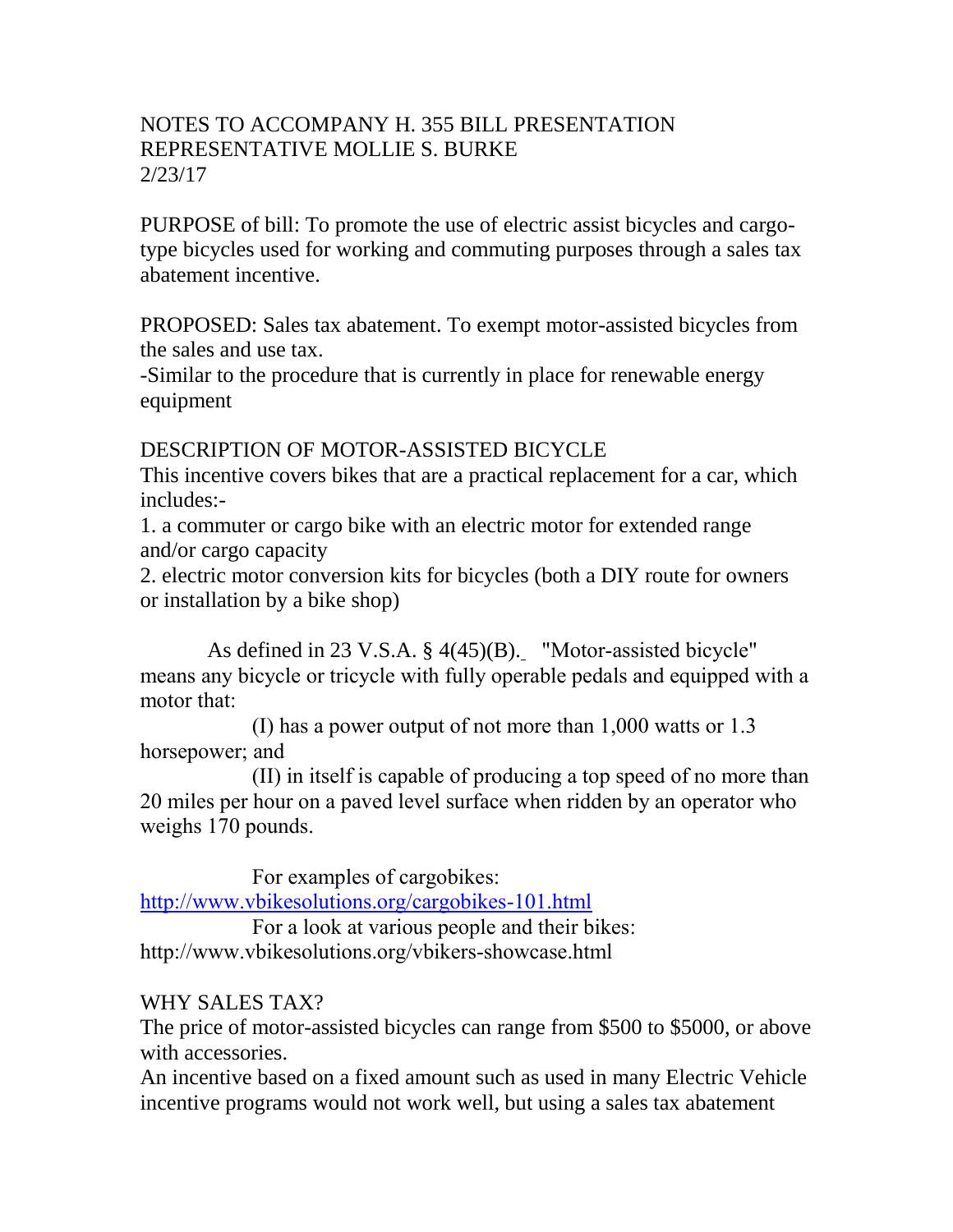would automatically link the incentive amount to the price. This amount would also be approximately in line with many EV incentive programs.

## REASONS TO INCENTIVIZE BICYCLES FOR TRANSPORTATION 1. Help to meet state GHG emission goals, Vermont Comprehensive Energy Plan goals for Transportation emissions. 47% of Vermont emissions come from transportation.

2. To address road congestion and road wear, and diminish the need for increasing downtown parking. Bicycles take up  $1/10<sup>th</sup>$  of the road space. 3. Diminish costs for vehicle infrastructure, i.e. paving and road

reconstruction.

4. Improve public health

5. Attract youth and young families to bike friendly Vermont towns. Better bike infrastructure will follow increased number of bikes. Study by Transportation Board in 2014 found that millenials are not interested in owning vehicles.

6. Helps with first mile, last mile issues. i.e. people who don't commute directly to work, but want to reach a transit stop or park and ride.

7. Bicycle impact on overall village center and designated downtown climate 8. Equity of transportation options. California is considering expanding their rebate program for electric vehicles to include bicycle purchase program to rebate half (up to \$500) of bicycles purchased for everyday transportation. Helps low-income people, and families for whom an electric-assist bicycle can serve as a second vehicle. (Estimated annual cost of car ownership according to AAA is \$8000).

# FISCAL IMPACT

There are about 85 motor-assisted bicycles in Windham County. Prices for conversion kits range from \$500 to \$1600

Prices for a variety of other e bikes and cargo bikes range from \$1250- \$5000.

No state-wide statistics at this point, nor a fiscal note.

However there are 85 e bikes in Windham County @ average price of \$2000 represents \$10,200 in lost tax revenue from Windham County. Could limit this program to a year or two.

An earlier proposal also included non-electric bicycles used for transportation and work. However this was left out of the current bill due to the difficulty of determining how to define a commuter/work bicycle. Adding the following non-motorized bicycle types to the tax abatement